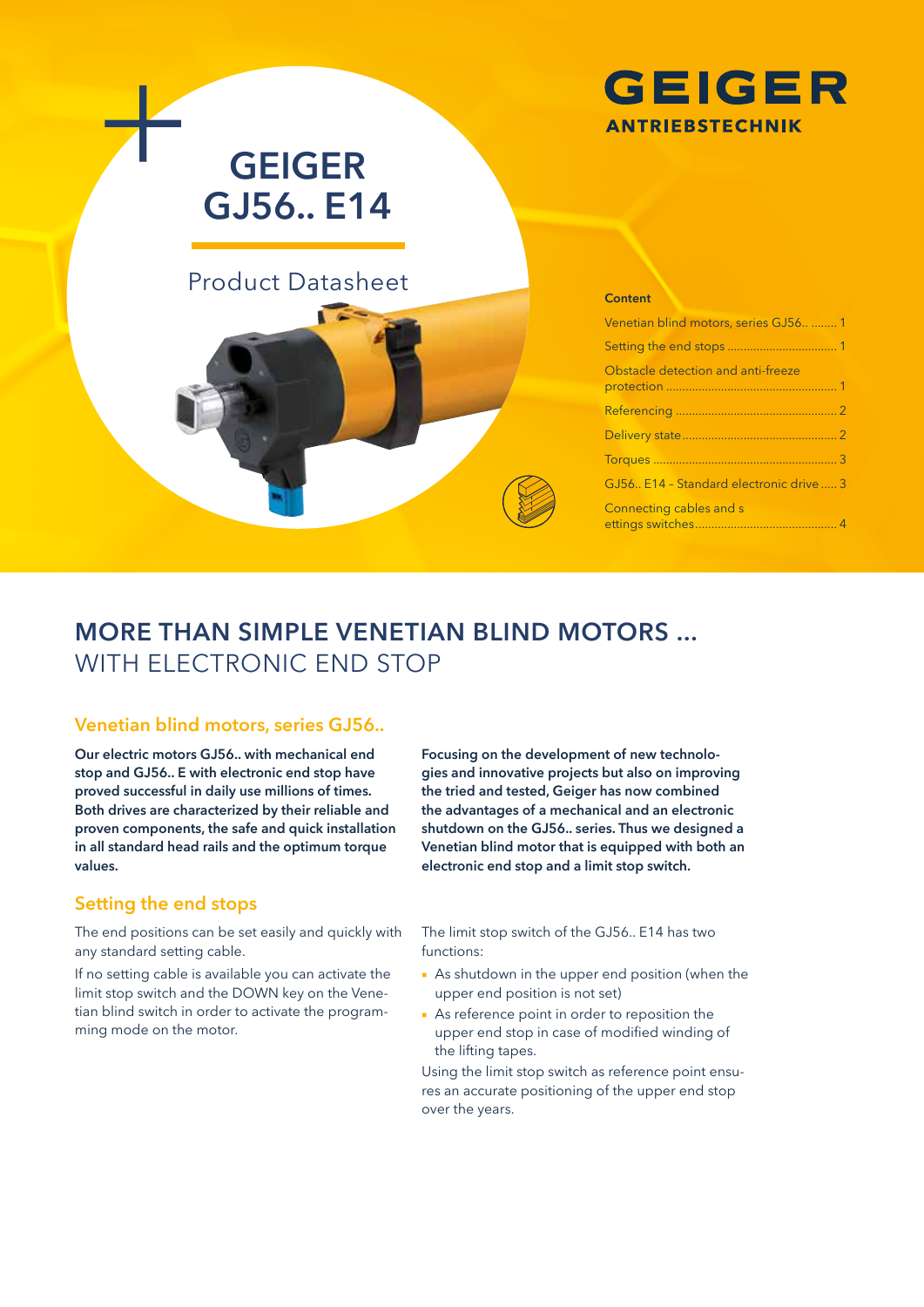# **MADE BY GEIGER**

GEIGER relies on Germany as production location: the GEIGER GJ56.., like all GEIGER motors, is developed and produced in Germany. This situation allows an optimal combination of R & D, manufacturing processes and quality management.

#### **Our clients benefit from:**

- Low noise motors
- Low energy consumption, a big plus factor today
- Low heating of the engine and therefore an unusual long running time

### **Obstacle detection and anti-freeze protection**

The Venetian blind motors of the series GJ56.. E14 have an overload detection in the UP direction. Thus, the lifting tapes

## **Referencing**

The special feature of this motor is an absolutely unique referencing of the upper position. This typical situation is quite familiar: the upper position is to be set very accurately so that the sun protection device looks good and after a few weeks it could be done all over again! Fortunately this situation belongs to the past with the unique referencing of the series GJ56.. E14.

#### **Delivery state**

The GJ56.. E14 can be reset to the delivery state for 20...30 s via the sequence UP-DOWN-UP-UP and then UP+DOWN. will not get damaged even if the end rail is frozen or if an object prevents the opening of the blind.

Reference runs after 5, 20 and then every 50 cycles allow an accurate positioning of the upper end stop over the years. Of course the referencing can be switched on and off at any time.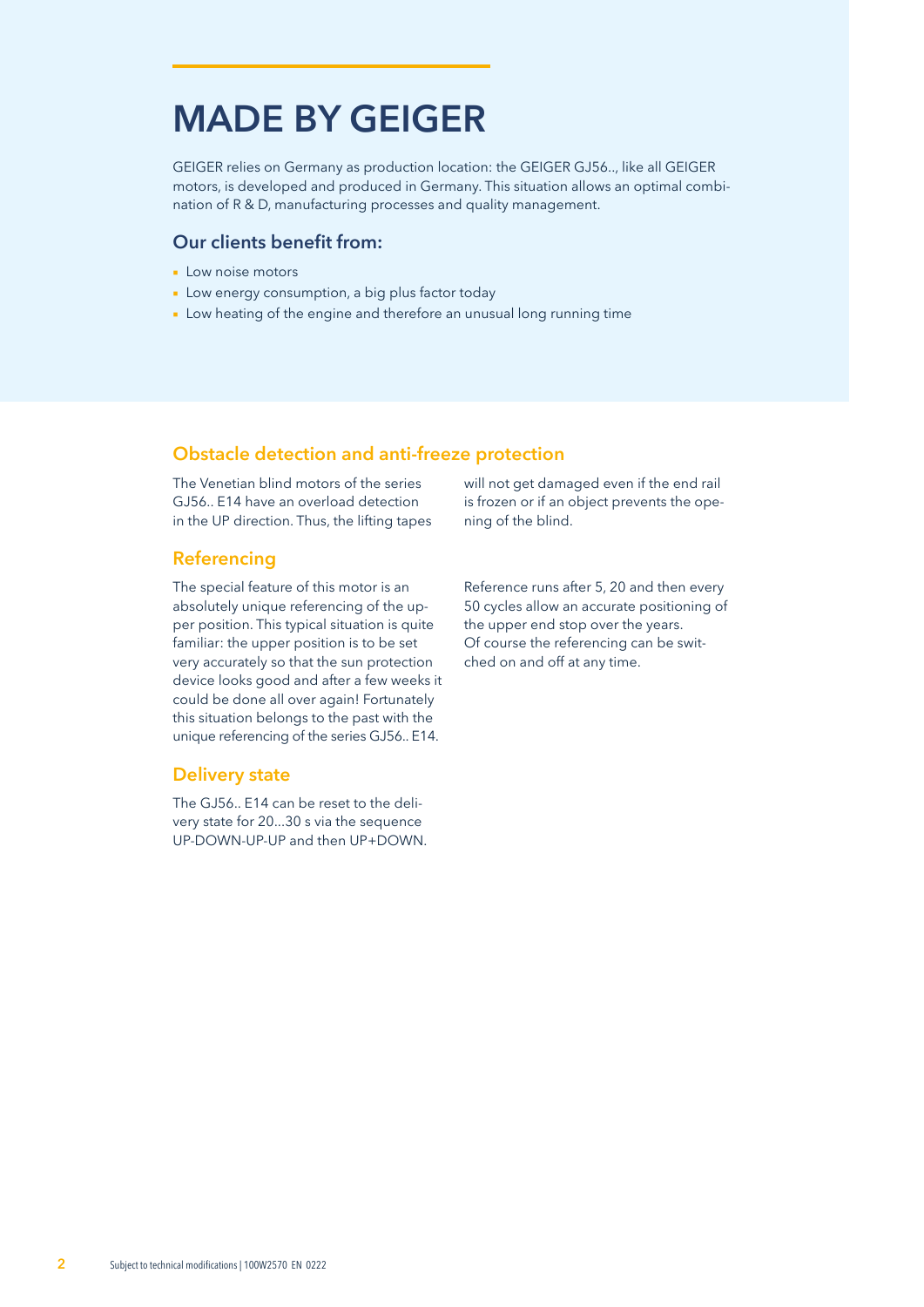# **Torques**



# **GJ56.. E14 – Standard electronic drive**

- Adjustable end positions with any setting cable
- With limit stop switch for safety shutdown
- With optional limit stop switch as reference point for belt length adjustment
- Dynamic torque shutdown
- Parallel connection
- Starting time: about 100 ms
- With 6, 10 and 20 Nm, different cable lengths are available

# **Your advantage – 5-fold safety through:**

- $\blacktriangleright$  Proven engine and braking system
- Motor intelligence: torque shutdown in case of overload
- $\triangleright$  Shutdown via limit stop switch optionally possible
- Referencing can be enabled/disabled
- Anti-freeze protection



#### **Technical data GJ56.. E14 with electronic end stop (standard electronic)**

| GJ5606k E14     | GJ5606 E141)    | GJ5610 E14      | GJ5620 E14            |
|-----------------|-----------------|-----------------|-----------------------|
| $230V - 750Hz$  | $230V - 750Hz$  | $230V - 750Hz$  | $230V - 750Hz$        |
| 0,40A           | 0,40A           | 0,60A           | 0.85A                 |
| > 0.95          | > 0.95          | > 0.95          | > 0.95                |
| $x$ 1,2         | $x$ 1,2         | $x$ 1,2         | $x$ 1,2               |
| 93 W            | 90 W            | 135W            | 190W                  |
| 6 Nm            | 6 Nm            | <b>10 Nm</b>    | $2 \times 10$ Nm      |
| 26 rpm          | 26 rpm          | 26 rpm          | 26 rpm                |
| <b>IP 54</b>    | <b>IP 54</b>    | <b>IP 54</b>    | <b>IP 54</b>          |
| $\infty$        | $\infty$        | $\infty$        | $\infty$              |
| $S24$ min.      | $S26$ min.      | $S24$ min.      | S <sub>2</sub> 4 min. |
| 324,5 mm        | 329,5 mm        | 334,5 mm        | 361,7 mm              |
| 55 mm           | 55 mm           | 55 mm           | 55 mm                 |
| approx. 1,50 kg | approx. 1,60 kg | approx. 1,70 kg | approx. 2,20 kg       |
|                 |                 |                 |                       |

<sup>1)</sup> Run-time optimized version-

 $C \in$